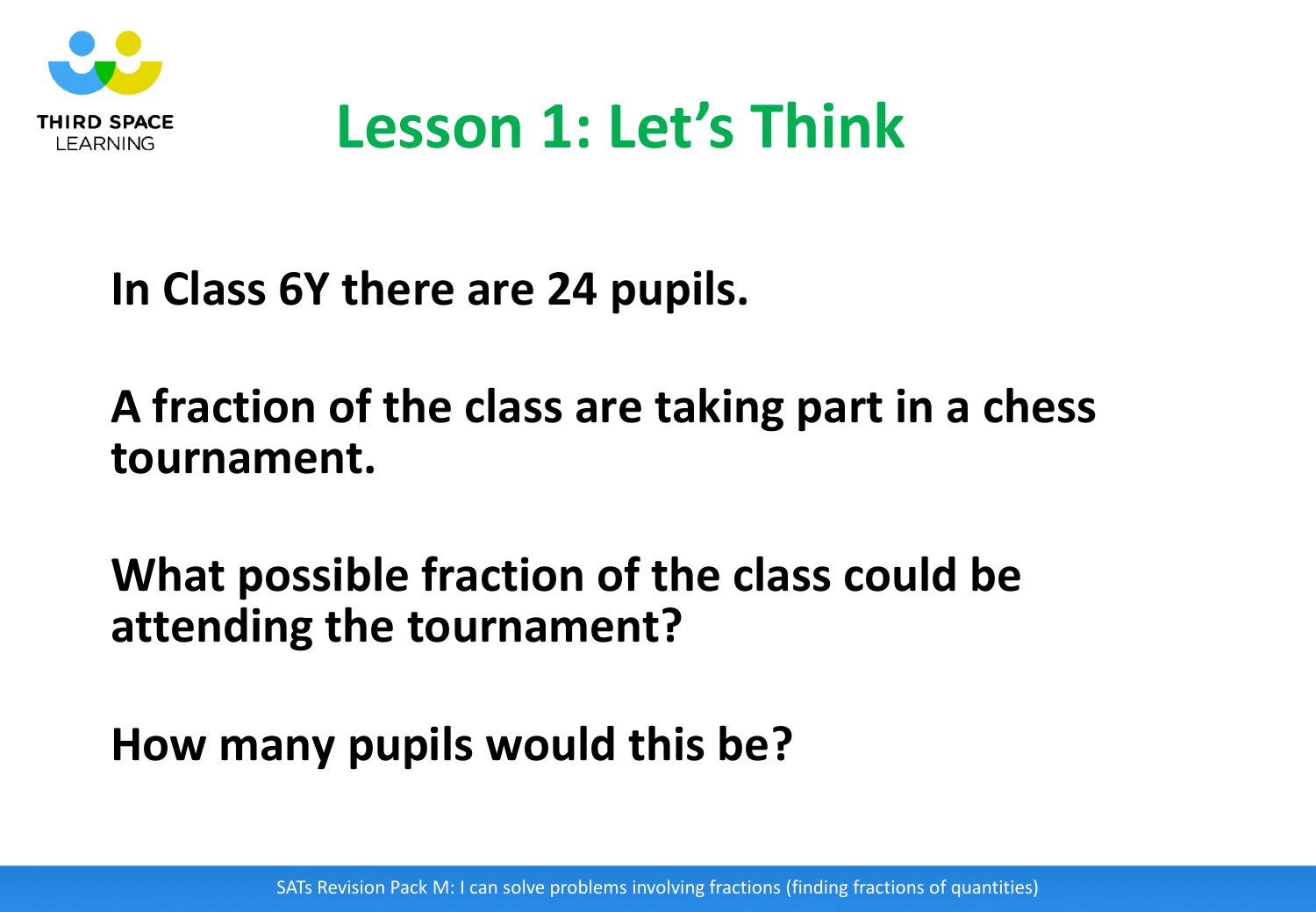

# **Lesson 1: Let's Apply**

**At Phil's Phones, the price labels are a little different than normal.**

| <b>PHONE A</b>       | <b>PHONE B</b>        | <b>PHONE C</b>       |
|----------------------|-----------------------|----------------------|
| $\frac{2}{3}$ of £69 | $\frac{8}{10}$ of £60 | $\frac{6}{9}$ of £63 |

# **Put the phones in order from cheapest to most expensive.**

SATs Revision Pack M: I can solve problems involving fractions (finding fractions of quantities)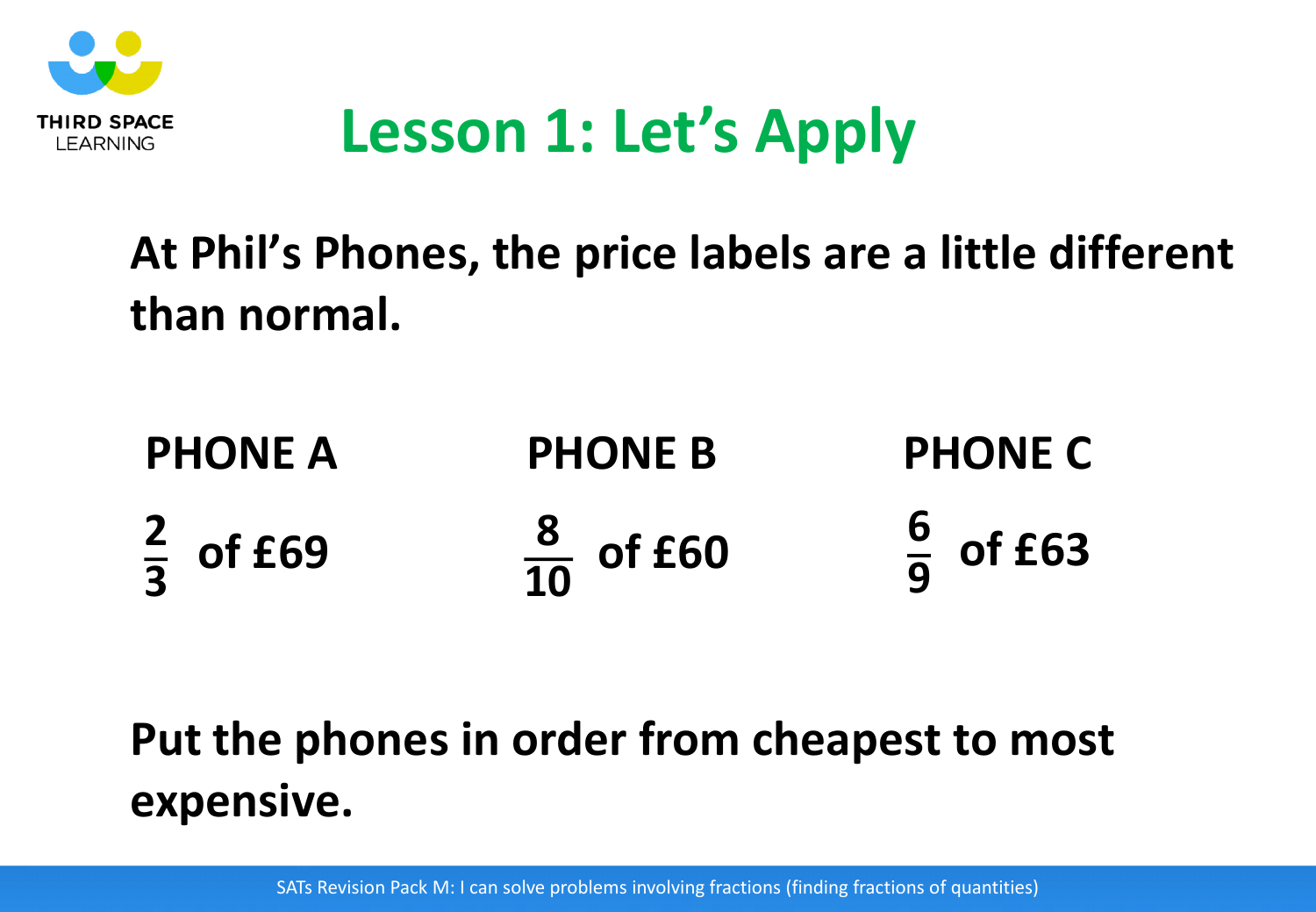

# **Lesson 2: Let's Think**

#### **The white lines on a motorway need repainting.**

#### **The motorway is 200km long and so far the contractors**  have painted  $\frac{4}{5}$  of the length. **4 5**

**What length of the motorway still needs to be painted?**